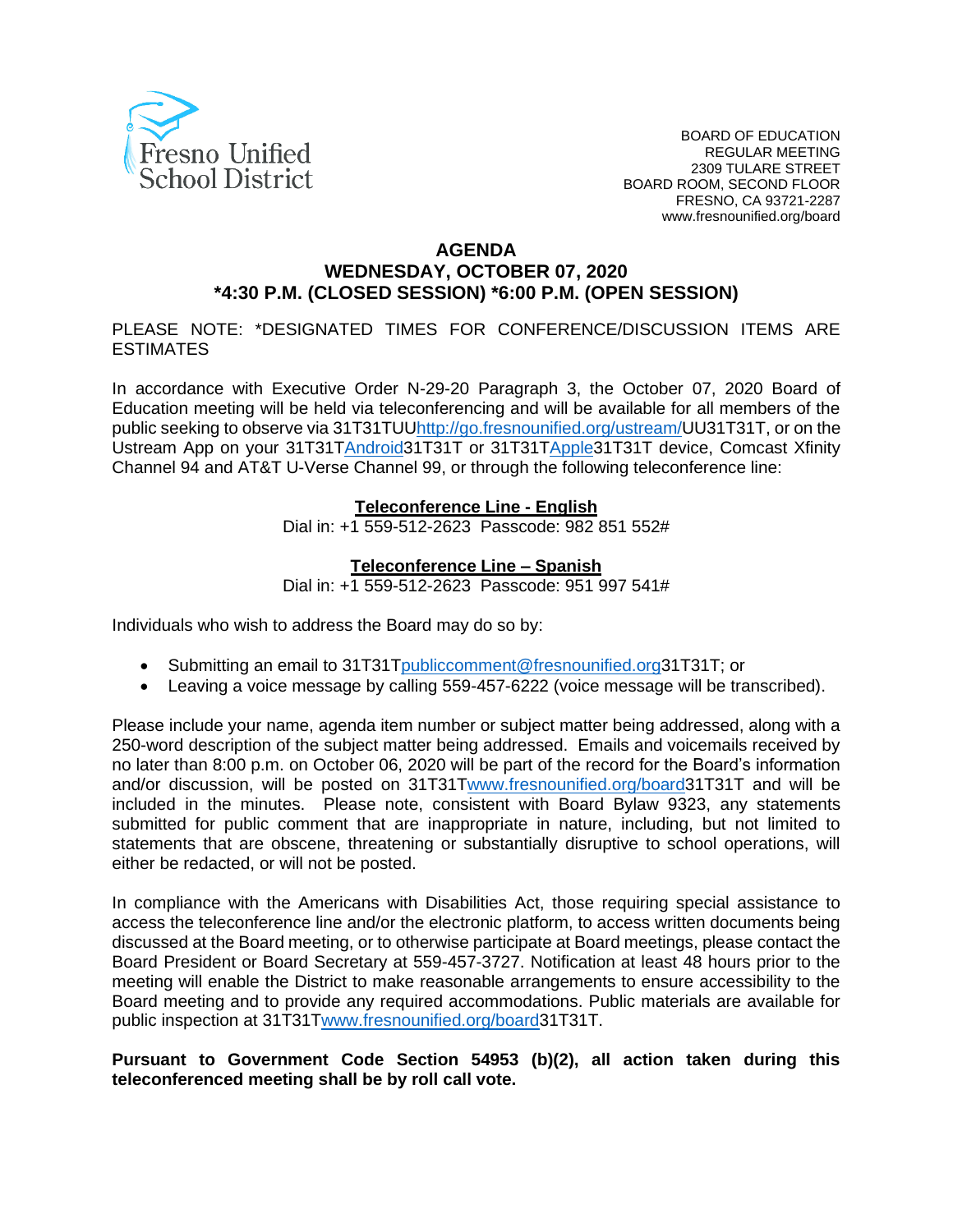**\*4:30 P.M**.

**CALL** Meeting to Order

 **RECESS** to Cabinet Room for Closed Session to discuss the following: **OPPORTUNITY** for Public Comment on Closed Session Agenda Items

- 1. Student Expulsions pursuant to Education Code Section 35146.
- 2. Conference with Labor Negotiator (Government Code Section 54957.6); FUSD Negotiator(s): Paul Idsvoog; Employee Organizations(s): FTA, CSEA, Chapter Fresno Unified Building & Construction Trades/FTA; International Association of 125, CSEA, Chapter 143, SEIU, Local 521, FASTA/SEIU, Local 521/CTW, CLC, Machinists and Aerospace Workers (IAMAW), Unrepresented Employees: All Management, Confidential, and Supervisory Employees.
- 3. Public Employee Discipline/Dismissal/Release/Reassignment/Resignation.
- 4. Public Employment/Appointment (Government Code Section 54957). a. Director
- 5. Conference with Legal Counsel Anticipated/Pending/Threatened Litigation (Government Code Section 54956.9(d)(2)).
	- a. Potential Case: One (1)
	- b. Gregory Hardeman v. Fresno Unified Workers' Compensation Fresno Unified Case No. 2016-0597

**\*6:00 P.M., RECONVENE** and report action taken during Closed Session, if any.

#### **HEAR Reports from Student Board Representatives**

 An opportunity is provided to hear comments/reports from Student Board Representatives from Roosevelt High School. Contact person: Kim Mecum, 457- 3731.

#### **HEAR Report from Superintendent**

#### **BOARD/SUPERINTENDENT COMMUNICATION**

#### **OPPORTUNITY for Public Comment on Consent Agenda Items**

 member so requests, in which event, the item(s) will be considered following approval of **ALL CONSENT AGENDA** items are considered routine by the Board of Education and will be enacted by one motion. There will be no separate discussion of items unless a Board the Consent Agenda.

#### **A. CONSENT AGENDA**

### **A-1, APPROVE Personnel List**

 Included in the Board binders is the Personnel List, Appendix A, as submitted. The Superintendent recommends approval. Fiscal impact: There is no fiscal impact to the district at this time. Contact person: Paul Idsvoog, telephone 457-3548.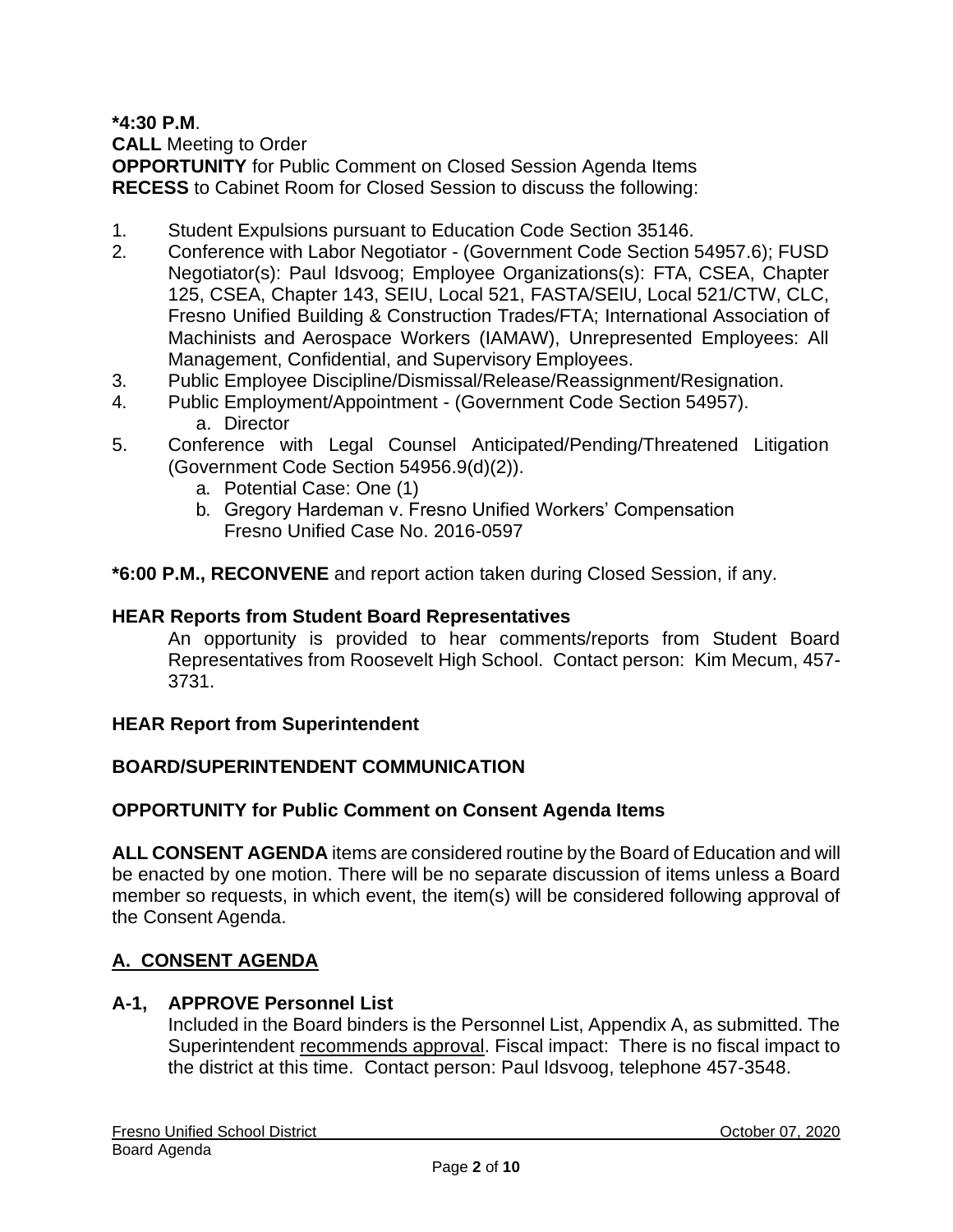### **A-2, APPROVE Minutes from Prior Meeting**

 Included in the Board binders are the draft minutes from the September 16, 2020 Regular Board Meeting. The Superintendent recommends approval. Fiscal impact: There is no fiscal impact to the district at this time. Contact person: Robert G. Nelson, telephone 457-3884.

#### **A-3, ADOPT Resolution in Support of the Declaration of Being an Anti-Racism Institution**

 Included for the Board's consideration and adoption is a resolution in support of the Declaration of Being an Anti-Racism Institution. The resolution will be available on, or before, October 02, 2020. The Superintendent recommends adoption. Fiscal impact: There is no fiscal impact to the district at this time. Contact person: Lindsay Sanders, telephone 457-3750.

#### **A-4, ADOPT Resolution in Support of the California Proposition 15, Tax on Commercial and Industrial Properties for Education and Local Government Funding Initiative**

 Included for the Board's consideration and approval is a resolution in support of California Proposition 15, Tax on Commercial and Industrial Properties for Education and Local Government Funding Initiative on the November 2020 ballot. The resolution will be available on, or before, October 02, 2020. The Superintendent recommends adoption. Fiscal impact: There is no fiscal impact to the district at this time. Contact person: David Chavez, telephone 457-3566.

#### **A-5, ADOPT Resolution Delineating Authorized District Agents to Sign on Behalf of Fresno Unified School District**

 Included in the Board binder is Resolution 20-05 presented for adoption to update authorized officials to sign various business transactions on behalf of Fresno Unified School District. This resolution will be effective for the period beginning October 07, 2020, until revoked or superseded. The Superintendent recommends adoption. Fiscal impact: There is no fiscal impact to the district at this time. Contact person: Kim Kelstrom, telephone 457-3907.

#### **A-6, APPROVE Use of Individual Piggyback Contracts**

 Included in the Board binders is information regarding piggyback contracts recommended for use during the remainder of 2020/21 for efficient and cost- effective procurement. These are in addition to piggyback contracts approved by the Board on June 17, 2020 or replace contracts expiring before the end of the fiscal year. Use of piggyback contracts is allowed under Public Contract Codes 10299 and 20118 and is a procurement best practice that takes advantage of competitive pricing from a contract formally bid by another school district or public agency.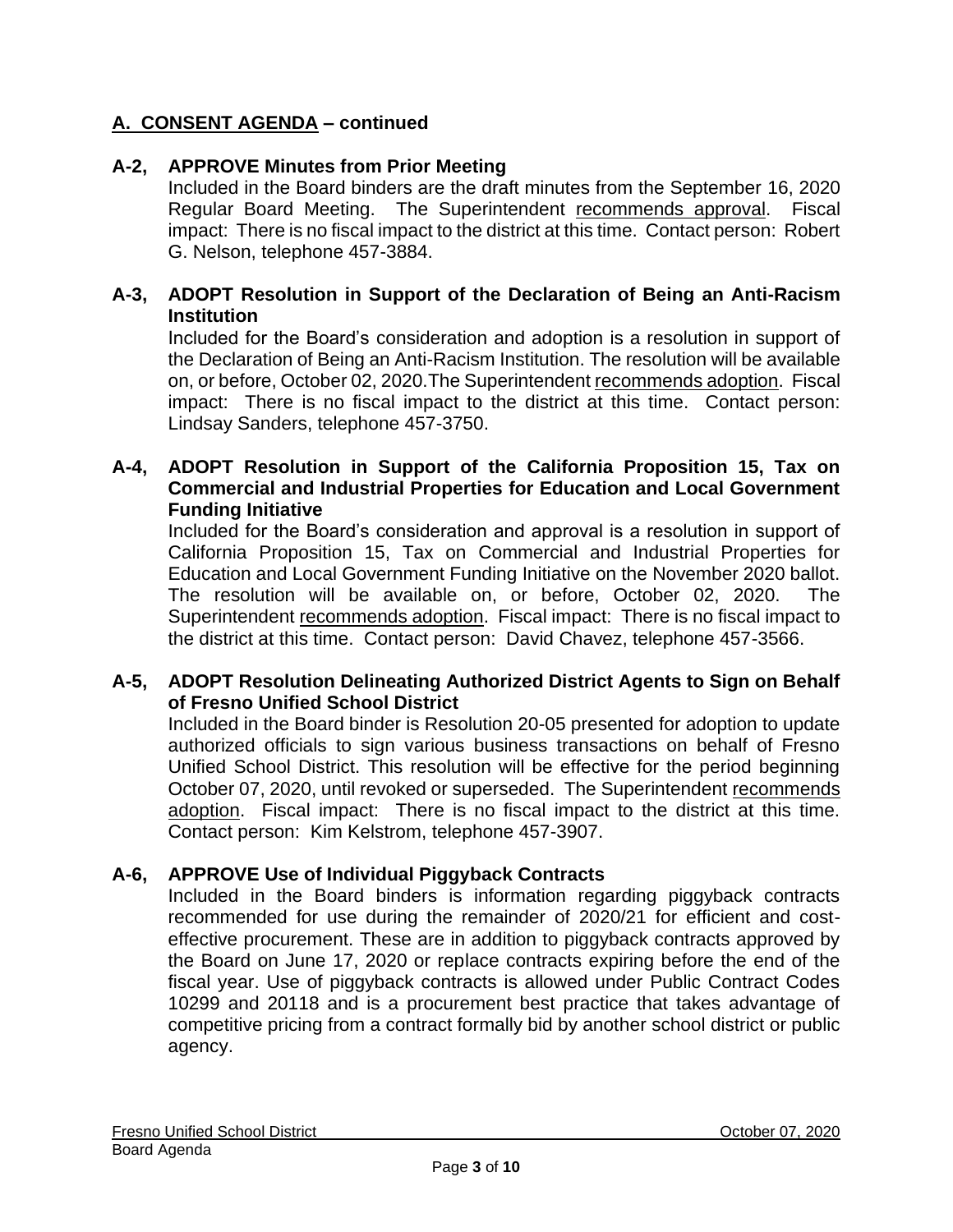| <b>Piggyback Contract</b><br><b>National Association of State</b><br><b>Procurement Officials ValuePoint</b> | Supplier                      | Est. Annual \$ |
|--------------------------------------------------------------------------------------------------------------|-------------------------------|----------------|
|                                                                                                              | AT&T Corp.                    | 500,000        |
| Region 4 - Education Service Center                                                                          | ThyssenKrupp<br>Elevator      | \$380,000      |
| City of O'Donnell                                                                                            | All Things<br>Contracted, LLC | \$1,300,000    |

The Superintendent recommends approval. Fiscal impact: Funding will be determined on a project-by project basis. Contact person: Karin Temple, telephone 457-3134.

#### **A-7, APPROVE Center for Leadership Equity and Research Service Agreement**

- The Center for Leadership Equity and Research (CLEAR), in collaboration and partnership with the Center for Culturally Proficient Educational Practice, will provide training to develop the capacity of educational leaders within the Fresno Unified School District to apply the Tools of Cultural Proficiency with focused attention on narrowing and closing achievement disparities. We propose a model that develops professional capital within the district to address inequities and builds on the richness of diversity within the school community. The Superintendent recommends approval. Fiscal impact: Sufficient funds in the amount of \$63,602.59 are available in the Equity and Access budget. Contact person: Lindsay Sanders, telephone 457-3750.
- **A-8, APPROVE Agreement with City of Fresno Police Department for Student Neighborhood Resource Officers at Middle Schools and DeWolf High School**  Included in the Board binders and recommended for approval is an agreement with the City of Fresno Police Department (FPD) to provide 15 Student Neighborhood Gaston, Hamilton, Kings Canyon, Scandinavian, Sequoia, Tehipite, Tenaya, Terronez, Tioga and Yosemite Middle Schools, and DeWolf High School. The \$830,330 agreement is for October 12, 2020 through June 30, 2021 with the option to administrativel**y extend for one** 2-year period, with the district and FPD each paying half the cost for the Officers and vehicles. This agreement includes new/strengthened provisions requested by the district including student contact evaluate data and identify actions to reduce disproportionate impacts on certain student groups, and increased district involvement in hiring and onboarding processes. Student input regarding campus law enforcement will be sought through the Student Voice Collaborative. The Superintendent recommends approval. Fiscal impact: \$830,330 is available in the General Fund. Contact person: Karin Temple, telephone 457-3134. Resource Officers (SNROs/Officers) for Ahwahnee, Baird, Cooper, Computech, data, regular collaborative site-based continuous improvement sessions to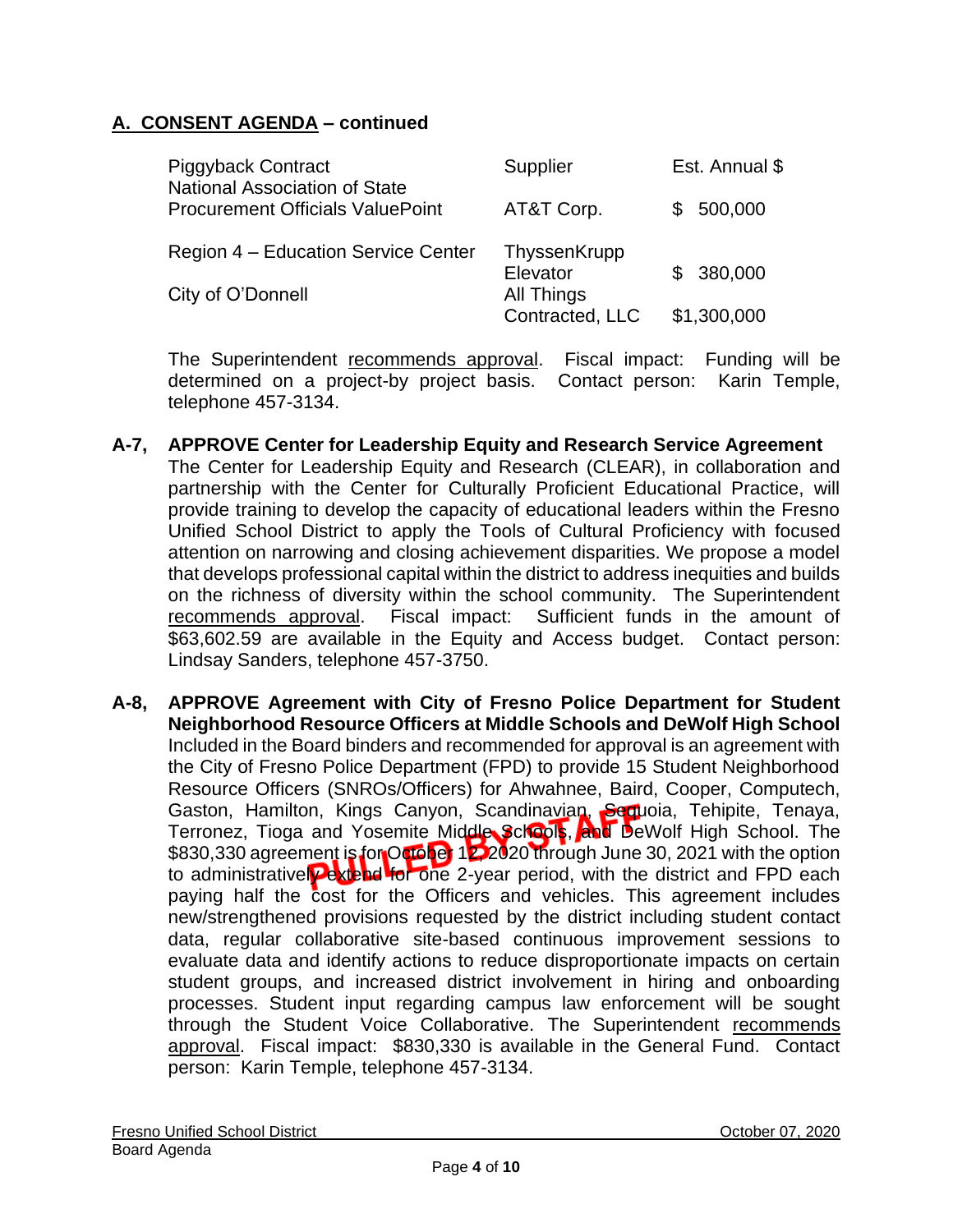#### **A-9, APPROVE Agreement with County of Fresno Sheriff's Office for a Deputy Sheriff at Wawona K-8 School**

 Included in the Board binders and recommended for approval is an agreement with the County of Fresno Sheriff's Office (SO) to provide a Deputy Sheriff at Wawona and positive school environment. The \$113,121 agreement is for October 12, 2020 through June 30, 2021 with the option to administratively extend for one 2-year period, with the district paying 92% of the Deputy's salary/benefits, plus overtime when needed at an hourly rate (estimated at 120 hours). During the period of no on-campus instruction, the Deputy will provide **facility securit**y and safety for food service and custodial staff, principals, teachers, office staff, and other personnel requested by the district including student contact data, regular collaborative site- based continuous improvement sessions to evaluate data and identify actions to reduce disproportionate impacts on certain student groups, and increased district involvement in hiring and onboarding processes. Student input regarding campus law enforcement will be sought through the Student Voice Collaborative. The Superintendent recommends approval. \$133,121 is available in the General Fund: \$113,121 for salary/benefits, and \$20,000 for overtime (at hourly rate) when needed. Contact person: Karin Temple, telephone 457-3134. K-8 School for proactive engagement and enforcement to support a safe, secure, while on campus. This agreement includes new/strengthened provisions

#### **A-10, APPROVE Amendment with Education Leadership Foundation Independent Contractors Services Agreement for InterAct Fellows**

 The English Learner Services Department supports Long Term English Learners (LTELs) in grades five and six, using California State University, Fresno InterAct Fellows, in an after-school intervention program with the goal of re-designation before the students matriculate to middle school. To maintain a quality after-school intervention program, we are increasing our support to the 1,446 LTELS in the targeted grade levels. Each InterAct Fellow will provide support to approximately 25 students in the form of tutoring and mentoring services through a distance learning format. Professional learning will be provided virtually to InterAct Fellows will be able to provide language support to students and families. The Superintendent recommends approval. Fiscal impact: Sufficient funds in the amount of \$210,015 are available in the English Learner Services budget. Contact person: Kim Mecum, telephone 457-3731. by English Learner Services. Additionally, all InterAct Fellows are bilingual and

#### **A-11, APPROVE Amendment with Rosetta Stone Independent Contractors Services Agreement**

 English Learner Services will support and target Long Term English Learners (LTELs) students in elementary grades five and six, through Education Leadership Foundation/InterAct Fellows, in a targeted after-school intervention program with the goal of re-designation before the students matriculate to middle school. To maintain a quality after school intervention program with manageable groups, we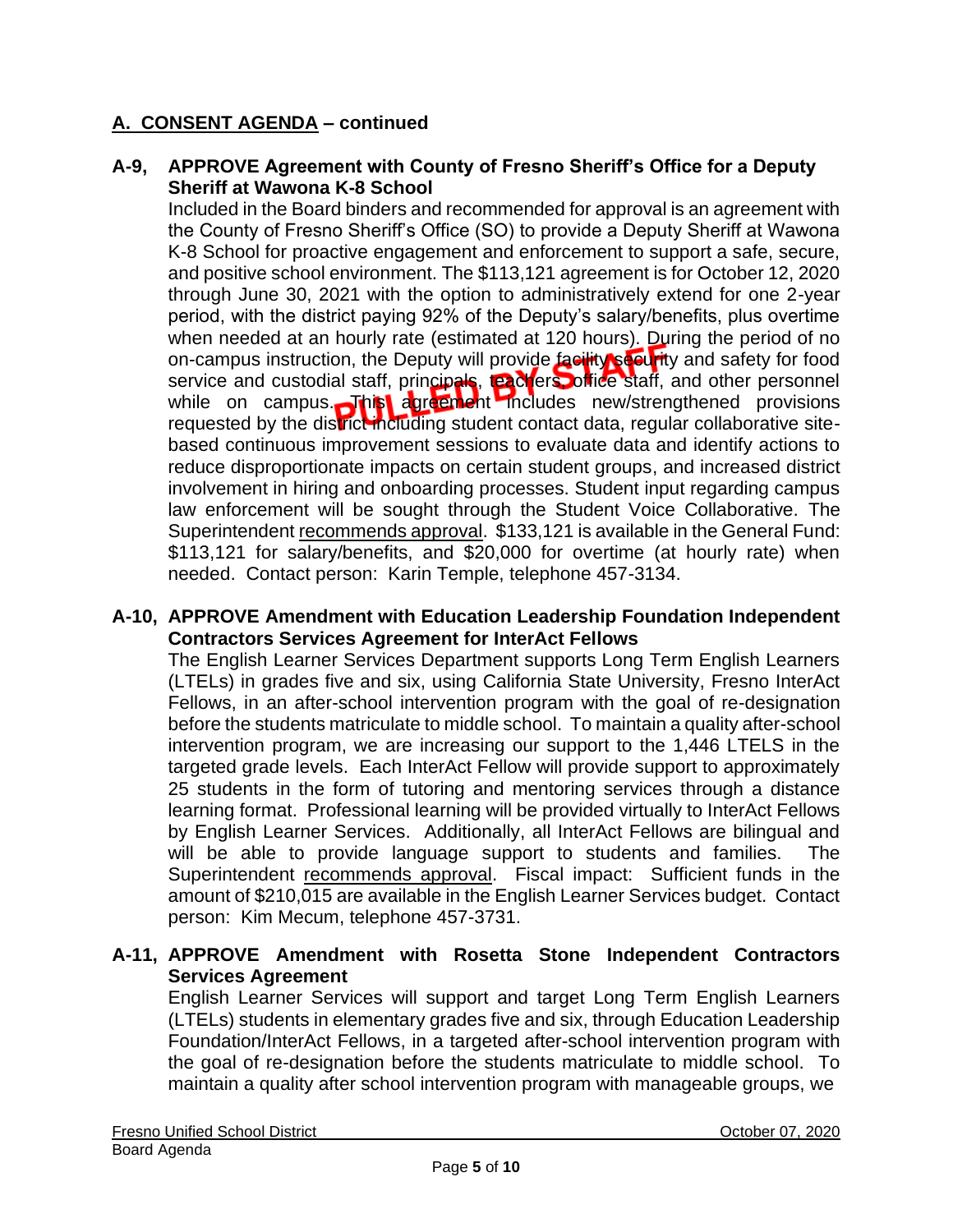are increasing our support to the 1,446 LTELS in the targeted grade levels. The Superintendent recommends approval. Fiscal impact: Sufficient funds in the amount of \$125,350 are available in the English Learner Services budget. Contact person: Kim Mecum, telephone 457-3731.

### **A-12, APPROVE Award of Bid 21-07, McLane High School Fire Alarm Upgrade**

 Included in the Board binders is information on Bid 21-07, to upgrade the existing fire alarm system in all permanent and modular buildings at McLane High School with the new district standard emergency voice alarm communication system. The existing fire alarm system is becoming obsolete and it is difficult to locate replacement parts. The project includes accessibility improvements to path of travel and walkways. Staff recommends award to the lowest responsive, responsible bidder: EKC Enterprises, Inc. (Fresno, California) \$1,355,000. The Superintendent recommends approval. Fiscal impact: \$1,355,000 is available in the Measure X fund – Deferred Maintenance. Contact person: Karin Temple, telephone 457-3134.

#### **A-13, APPROVE Award of Bid 21-08, Sunnyside High School Installation of Stadium Turf**

 Included in the Board binders is information on Bid 21-08, to install district-supplied synthetic turf at Sunnyside High School Stadium. The new turf will make the stadium available for unlimited football, lacrosse and soccer activities including practices, physical education and band, as well as other district, regional and community events, without the need for routine maintenance such as mowing, edging, over-seeding, leveling, fertilizing and watering. Staff recommends the Board reject Ardent General Inc.'s bid as non-responsive for listing non- prequalified subcontractors to perform related demolition and earthwork, and recommends award to the lowest responsive, responsible bidder: Valley Precision Grading, Inc. (Rancho Cordova, California) \$ 1,310,000. The Superintendent recommends approval. Fiscal impact: \$1,310,000 will be made available from Measure M funding. Contact person: Karin Temple, 457-3134.

#### **A-14, RATIFY Grant Agreement with Fresno County Transportation Authority for Two New Low Emission School Buses**

 Included in the Board binders and recommended for ratification is a grant agreement with the Fresno County Transportation Authority for funding for two new low-emission school buses. The 2007 Measure C extension ½ percent sales tax includes funding earmarked to replace the oldest school buses operating in Fresno County. The grant provides \$392,119, the full cost for two new buses with seatbelts and air conditioning. The Superintendent recommends ratification. Fiscal impact: The grant provides \$392,119 for two new low-emission school buses. Contact person: Karin Temple, telephone 457-3134.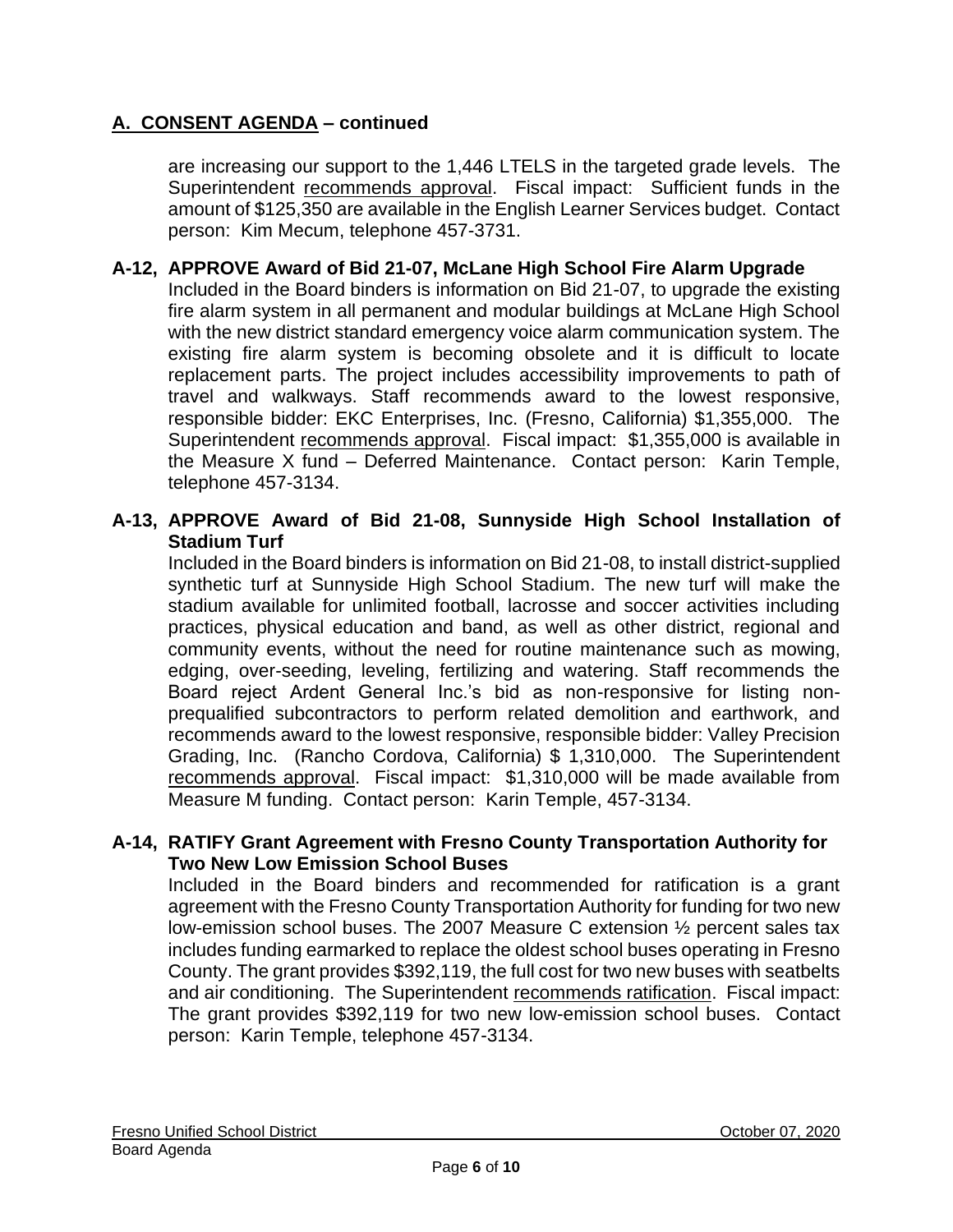#### **A-15, RATIFY Agreement with Dr. Graphix**

 Included in the Board binders is an agreement with Dr. Graphix (David Rodriguez) to provide branding and marketing services for the district's new district vision, mission, core values and goals. The contract agreement provided is for September 14, 2020 – September 30, 2020. The scope of work is to cover unforeseen projects. A contract was also issued July 13, 2020 – June 30, 2021. The combined total of Communications Office budget. Contact person: Nikki Henry, telephone 457-3653. both contracts equals \$47,757.00. The Superintendent recommends ratification. Fiscal impact: Sufficient funds in the amount of \$47,757.00 are available in the

#### **A-16, RATIFY Change Orders for the Projects Listed Below**

Included in the Board binders is information on Change Orders for the following projects:

 • Bid 19-31 Sections B and C, Lighting Improvements Phase 2: (Section B) Middle School; (Section C) Ginsburg, Holland, King, and Pyle Elementary Burroughs, Jefferson, and Turner Elementary Schools and Kings Canyon **Schools** 

Change Order 1 presented for ratification (Sections B and C): \$13,164

 • Bid 19-42 Sections B, C and D, Lighting Improvements Phase 3: (Section Schools and Fresno High School; (Section C) Balderas, Calwa, Greenberg, Storey Elementary Schools, Terronez Middle School and Sunnyside High School; (Section D) Hidalgo, Leavenworth, Lowell Elementary Schools, Edison High School, Cesar Chavez Adult School and The Center for B) Heaton, Manchester, Mayfair, Norseman, Phoenix Academy Elementary Professional Development

Change Order 2 presented for ratification (Sections B, C, D): \$43,274

- Change Orders 1-3 presented for ratification (Early Learning • Bid 20-11, Ericson Elementary School Early Learning Building Construction and Interim Housing Infrastructure Change Order 1 presented for ratification (Interim Housing): \$91,882 Building): \$170,701
- Change Order 1 presented for ratification: \$10,068 • Bid 20-20, McLane High School Library Modernization
- Change Order 1 presented for ratification: \$7,253 • Bid 20-25, Ahwahnee Middle School HVAC Replacement for Classroom Building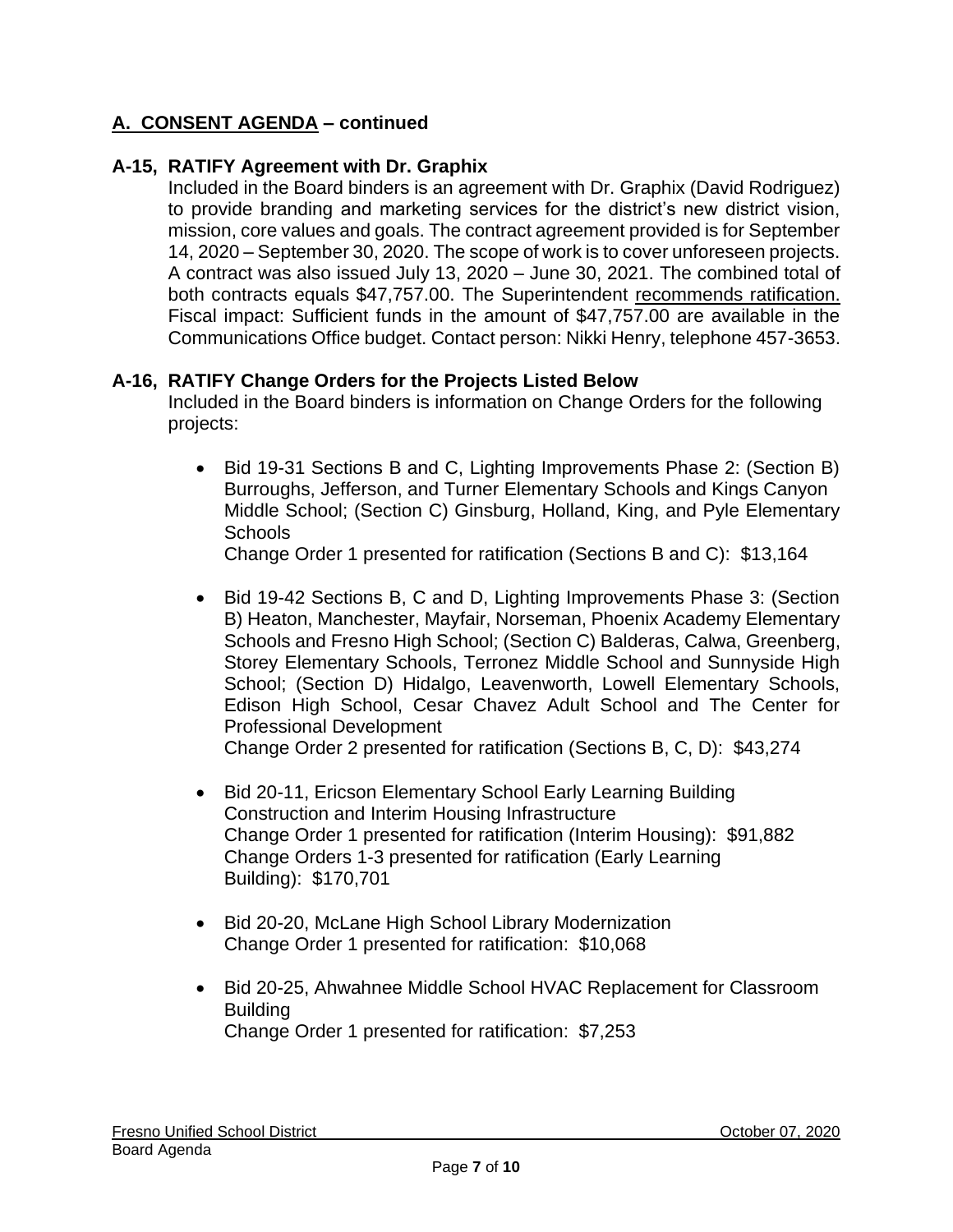- Bid 20-42 Section C, Exterior Painting at Leavenworth Elementary School and Scandinavian Middle School Change Order 1 presented for ratification (Scandinavian): \$6,790
- Change Order 1 presented for ratification (Parking Lot): \$41,418 • Bid 20-48, Computech Middle School Parking Lot Improvements and Modular Classroom Infrastructure

The Superintendent recommends ratification. Fiscal impact: \$121,967 is available in the Measure X fund for Bids 19-31, 19-42, 20-20, 20-25, 20-42 and 20-48; and \$262,583 is available in the Measure Q fund for Bid 20-11. Contact person: Karin Temple, telephone 457-3134.

# **A-17, RATIFY the Filing of Notices of Completion**

Included in the Board binders is a Notice of Completion for the following projects, which have been completed according to plans and specifications.

- Bid 20-25 Ahwahnee Middle School HVAC Replacement for Classroom Building
- Bid 20-42 Section B, C, and E, (Section B & E) Exterior Painting at Anthony, Homan, King Elementary Schools and Ventura and 10th; (Section C) Exterior Painting at Leavenworth Elementary School and Scandinavian Middle School
- Bid 20-43 Section A, B and C, Playground Equipment Installation for Various Elementary Schools

The Superintendent recommends ratification. Fiscal impact: Retention funds are released in accordance with contract terms and California statutes. Contact person: Karin Temple, telephone 457-3134.

# **A-18, RATIFY Purchase Orders from July 1, 2020 through July 31, 2020 – Primary Report**

 Included in the Board binders is information on purchase orders issued from July 01, 2020 through July 31, 2020. Two agenda items are presented to ratify purchase orders. The first item includes the Primary Report with all purchase orders issued during the reported dates with the exception of those that may present a potential conflict of interest for an individual Board member. All remaining purchase orders are in the Supplemental Report and presented as a second agenda item. The Superintendent recommends ratification. Fiscal impact: Funding is noted on the attached pages. Contact person: Karin Temple, telephone 457-3134.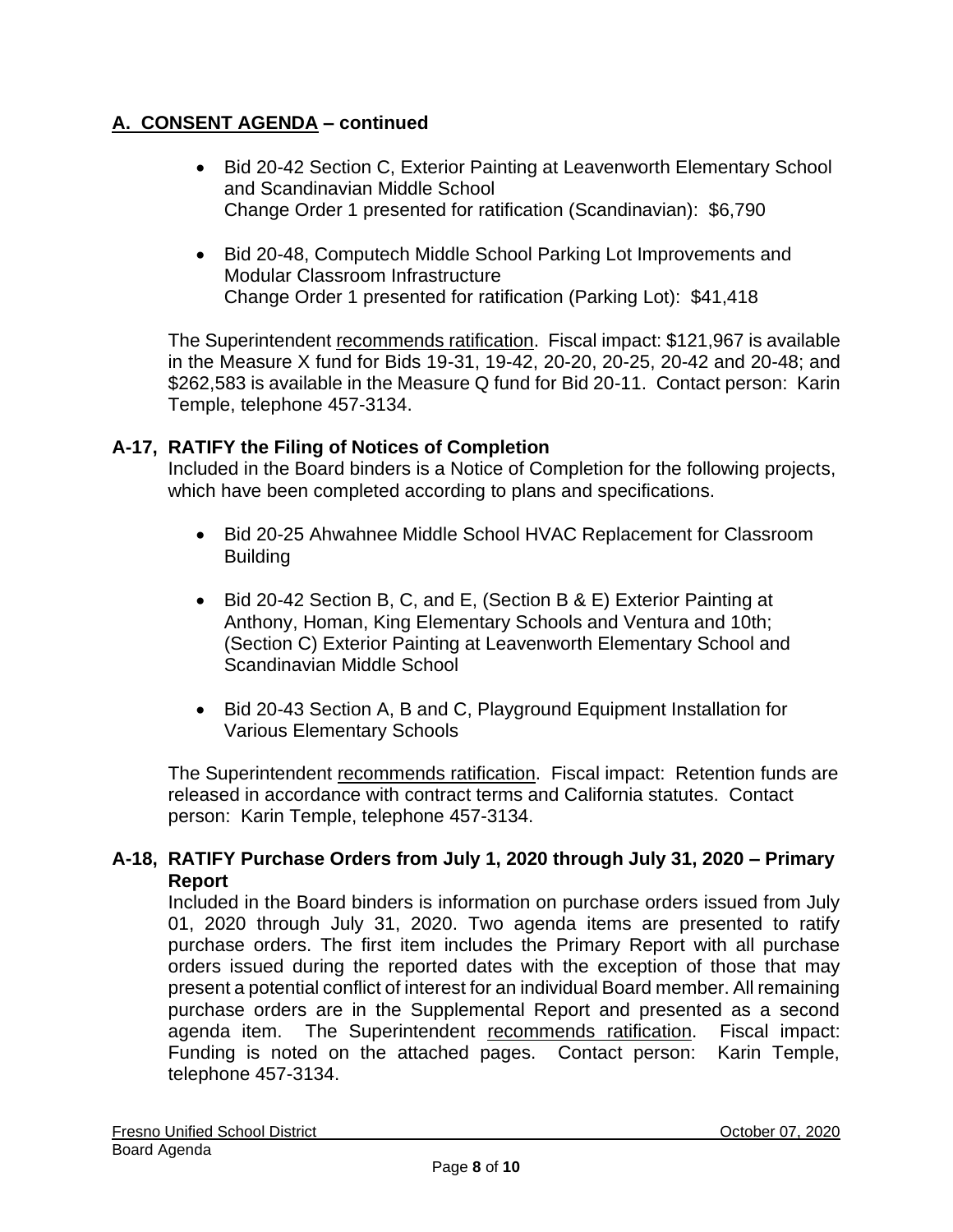#### **A-19, RATIFY Purchase Orders from July 1, 2020 through July 31, 2020 – Supplemental Report**

 1, 2020 through July 31, 2020. Two agenda items are presented to ratify purchase orders. The first item includes the Primary Report with all purchase orders issued during the reported dates with the exception of those that may present a potential conflict of interest for an individual Board member. All remaining purchase orders are in the Supplemental Report and presented as a second agenda item. The Superintendent recommends ratification. Fiscal impact: Funding is noted on the Included in the Board binders is information on purchase orders issued from July attached pages. Contact person: Karin Temple, telephone 457-3134.

# **END OF CONSENT AGENDA (ROLL CALL VOTE)**

#### **UNSCHEDULED ORAL COMMUNICATIONS**

 In accordance with Executive Order N-29-20 Paragraph 3, the October 07, 2020 Board of Education meeting will be held via teleconferencing. Individuals who wish to address the Board may do so by:

- Submitting an email to 31[T31Tpubliccomment@fresnounified.org3](mailto:publiccomment@fresnounified.org)1T31T; or
- • Leaving a voice message by calling 559-457-6222 (voice message will be transcribed).

 Please include your name, agenda item number or subject matter being addressed, along with a 250-word description of the subject matter being addressed. Emails and voicemails received by no later than 8:00 p.m. on October 06, 2020 will be part of the record for the Board's information and/or discussion, will be posted on 31[T31Twww.fresnounified.org/board3](http://www.fresnounified.org/board)1T31T and will be included in the minutes. Please that are inappropriate in nature, including, but not limited to statements that are obscene, threatening or substantially disruptive to school operations, will either be redacted, or will note that consistent with Board Bylaw 9323, any statements submitted for public comment not be posted.

 brought before them at this time. The appropriate staff member will furnish answers to Members of the public with questions on school district issues may submit them in writing. The Board will automatically refer to the Superintendent any formal requests that are questions.